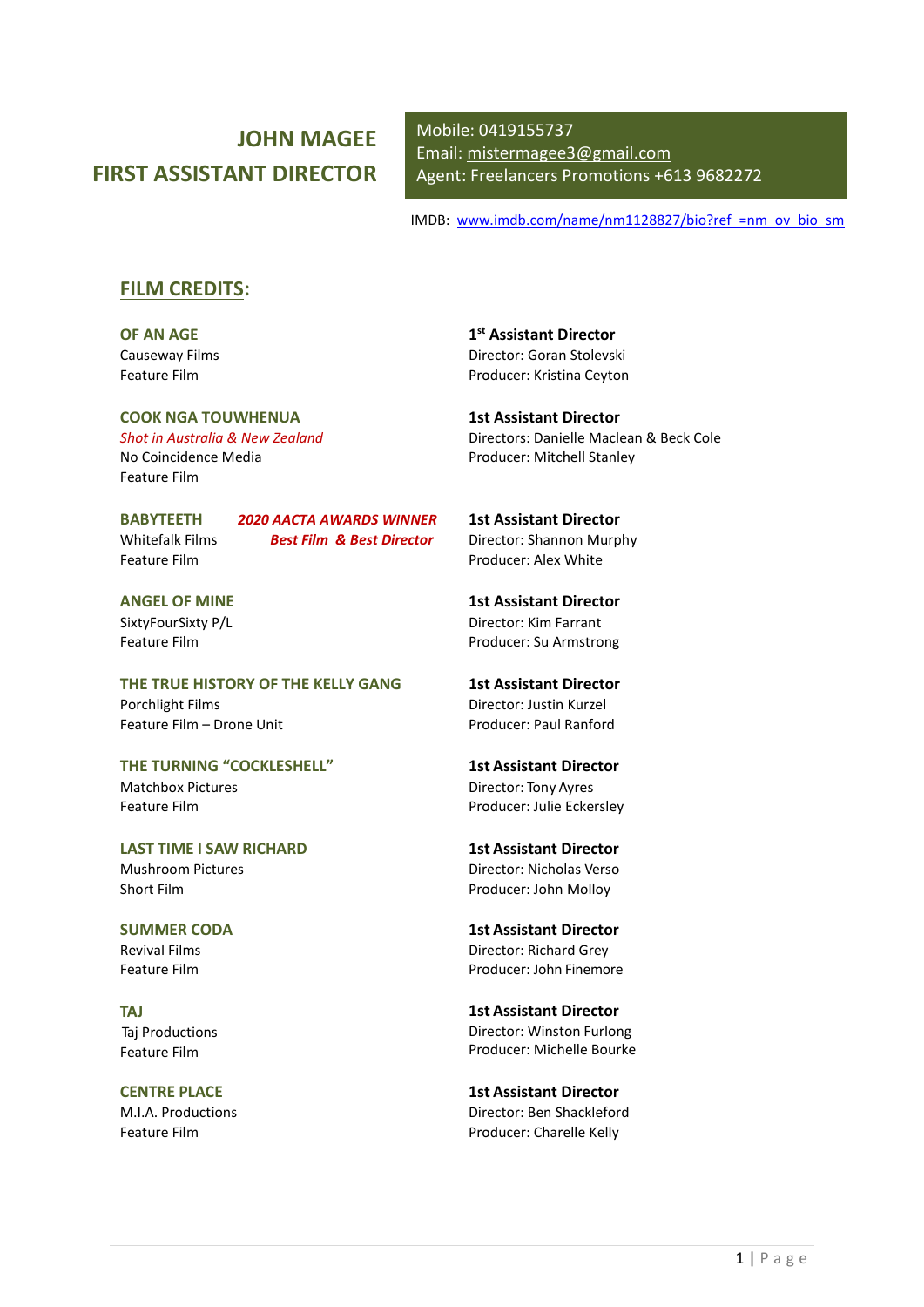BAD GIRLS Mini Studios Short Film

MY YEAR WITHOUT SEX Hibiscus Films Feature Film

**PRFY** JDL Films Feature Film

THE KING Crackerjack Productions Telemovie

BEFORE DAWN Apollo Films Feature film

THE JAMMED Jammed Films Pty Ltd. Feature Film

WIL Quixotic Films Feature Film

TRUTH ABOUT DEMONS Gibson Group Feature Film NZ

YOU AND YOUR STUPID MATE Mondayitis Productions Feature Film

**MALLBOY** Twenty 20 Pty Ltd. Feature Film

1st Assistant Director Director: Finn Edquist Producers: Steve Kearney, Leanne Tonkes

2nd Assistant Director 1st Assistant Director: Chris Odgers Line producer: Barbara Gibbs

2nd Assistant Director 1st Assistant Director: Chris Lynch Line Producer: David Lee

2nd Assistant Director 1st Assistant Director: Chris Odgers Line Producer: Anna Molyneaux

2nd Assistant Director 1st Assistant Director: John Martin Line Producer: Jenny Barty

2nd Assistant Director 1st Assistant Director: Adrian Pickersgill Line Producer: Melanie Brunt

2nd Assistant Director 1st Assistant Director: Chris Page Line Producer: Anna Molyneaux

2nd Assistant Director 1st Assistant Director: Chris Odgers Line Producer: Chris Tyson

2nd Assistant Director 1st Assistant Director: Toni Raynes Line Producer: Mim Ready

2nd Assistant Director 1st Assistant Director: Chris Odgers Line Producer: Juanita Parker

## TELEVISION CREDITS:

THE POWER Shot in the UK Sister Pictures (for Amazon) UK Television Series

NEW GOLD MOUNTAIN Goalpost Pictures 4 Part Mini Series

1st Assistant Director

Director: Shannon Murphy Series Producer: Tim Bricknell Block Producer: Chris Thompson

1st Assistant Director Director: Corrie Chen Line Producer: Elisa Argenzio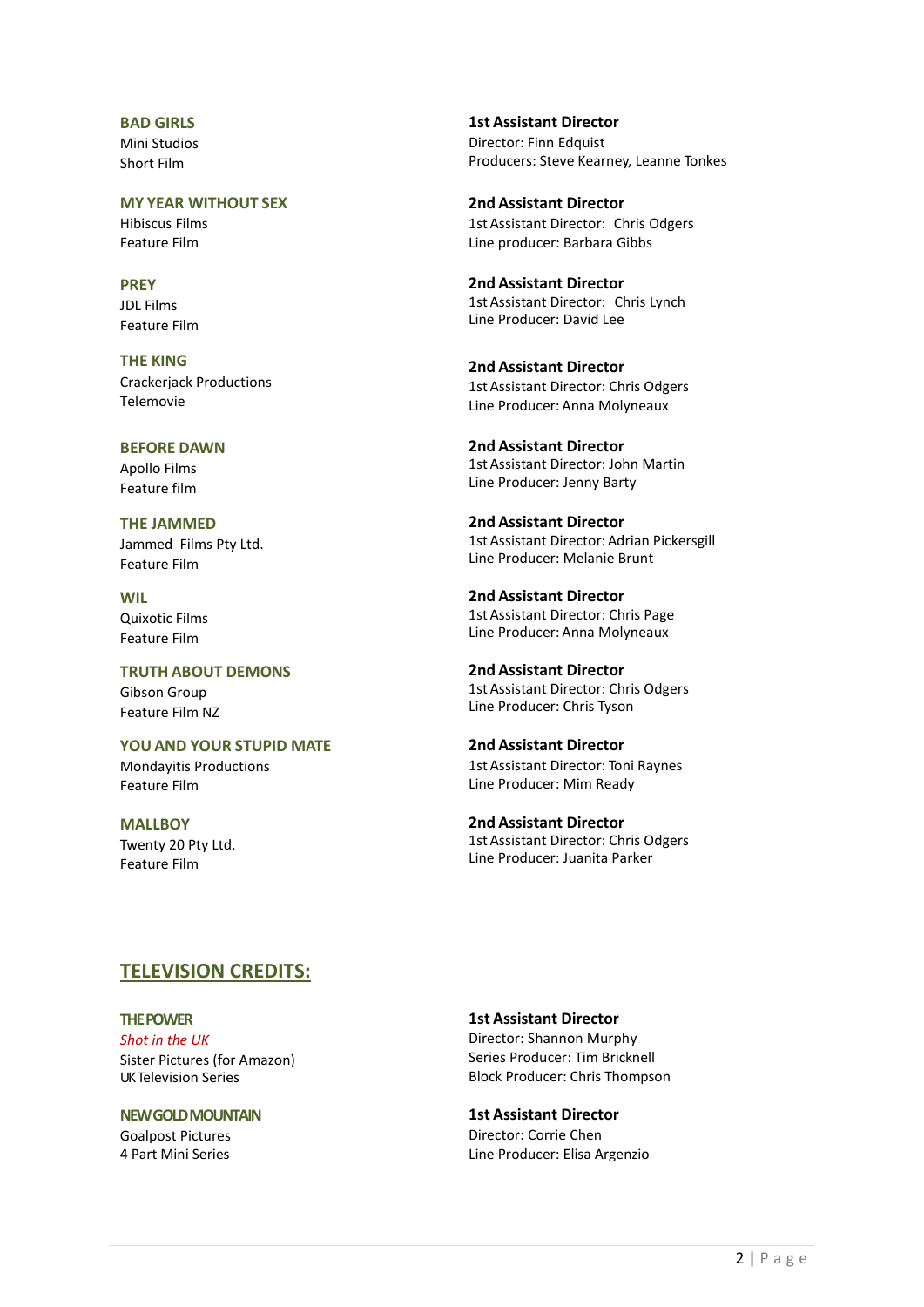FIVE BEDROOMS Hoodlum Entertainment Television Series

BLOOM 2 Playmaker Television Series

**HALIFAX** Halifax Retribution Television Series

MUSTANGS FC 3 Matchbox Pictures Television Series

SECRET BRIDESMAIDS' BUSINESS Seven Studios Television Series

MUSTANGS FC 2 Matchbox Pictures Television Series

OFFSPRING 7 Shine Productions Television Series

WESTSIDE 3 NZ South Pacific Pictures Television Series

**SISTERS** Endemol Australia Telemovie

OFFSPRING 6 Endemol Australia Television Series

THE BEAUTIFUL LIE Endemol Australia Television Series

TOMMOROW WHEN THE WAR BEGAN Ambience Entertainment

**NEIGHBOURS** Fremantle Media

Television Series

Television Series

PARTY TRICKS Endemol Australia Television Series

1st Assistant Director Director: Shirley Barret Line Producer: Ben Grogan

1st Assistant Director Director: Sian Davies Line Producer: Esther Rodewald

1st Assistant Director Director: Peter Salmon Line Producer: Ben Grogan

1st Assistant Director Directors: Ana Kokkinos, Beck Cole Line Producer: Phil Jones

1st Assistant Director Director: Tori Garret Producer: Amanda Crittenden

1st Assistant Director Director: Roger Hodgman Line Producer: Phil Jones

1st Assistant Director Directors: Shirley Barrett, Ben Chessell, Peter Salmon Line Producer: Ross Allsop

1st Assistant Director Director: Michael Hurst Line Producer: Tara Landry

1st Assistant Director Directors: Emma Freeman, Corrie Chen Line Producer: Ross Allsop

1st Assistant Director Directors: Shannon Murphy, Emma Freeman Line Producer: Ross Allsop

1st Assistant Director Director: Peter Salmon Line Producer: Ross Allsop

1st Assistant Director (Replacement) Director: Brendan Maher Line Producer: Sam Thompson

1st Assistant Director Directors: Gary Conway, Scott Major, Tony Osica Line Producer: Helen Boicovitis

1st Assistant Director Director: Kate Dennis Line Producer: Peter Muston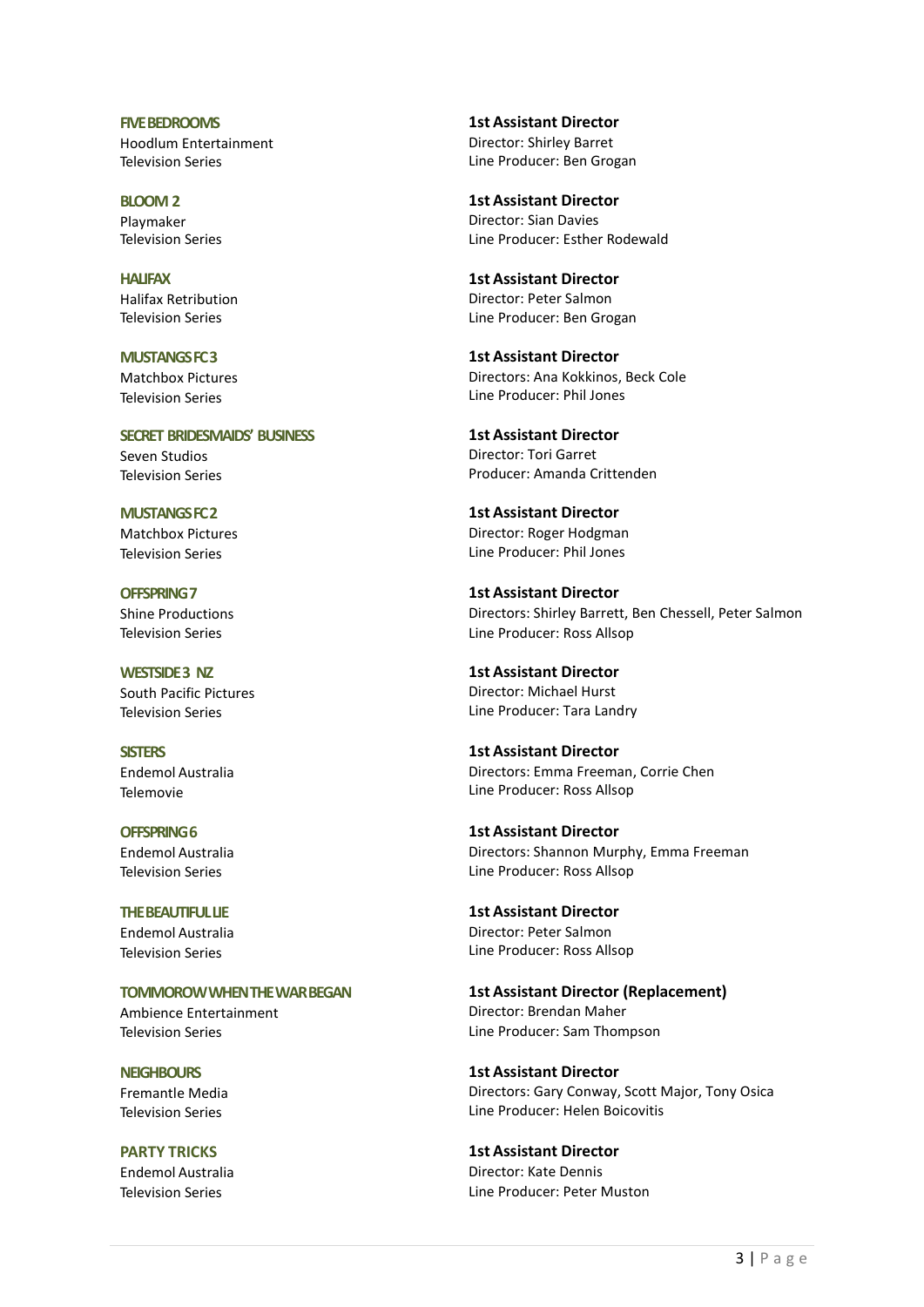OFFSPRING 5 Southern Star Television Series

SECRETS AND LIES Hoodlum Entertainment Television Series

OFFSPRING 4 Southern Star Television Series

UNDERBELLY 2ND UNIT UB Squizzy Pty Ltd Television Series

DR. BLAKE MYSTERIES December Media Television Series

OFFSPRING 3 Southern Star Television Series

RUSH 4 Southern Star Television Series

OFFSPRING 2 Southern Star Television Series

TWENTYSOMETHING Twentysomething Productions Television Series

**OFFSPRING** Southern Star Television Series

RUSH II Southern Star Television Series

BED OF ROSES II Ruby Entertainment Television Series

RUSH Southern Star Television Series

THE WEDGE II Corner Box Productions Sketch Comedy

1st Assistant Director Directors: Kate Dennis, Dana Reid, Emma Freeman Line Producer: Peter Muston

1st Assistant Director Director: Kate Dennis Line Producer: Julie Forster

1st Assistant Director Directors: Kate Dennis, Jen Perrot, Shirley Barrett Line Producer: Peter Muston

1st Assistant Director Director: David Ceaser Line Producer: Elisa Argenzio

1st Assistant Director Director: Ian Barry Line Producer: Ross Alsop

1st Assistant Director Directors: Kate Dennis, Elisa Down, Ben Chessell. Line Producer: Peter Muston

1st Assistant Director Directors: Ben Chessell, Darren Ashton. Line Producer: Ross Allsop

1st Assistant Director Directors: Kate Dennis, Dana Reid Line Producer: Peter Muston

1st Assistant Director Director: Paul Currie Line Producer: Annie Flynn

#### 1st Assistant Director

Directors: Kate Dennis, Darren Ashton, Shirley Barrett Line Producer: Peter Muston

1st Assistant Director Directors: Grant Brown, Andrew Prowse Line Producer: Ross Allsop

1st Assistant Director Directors: Grant Brown, Paul Moloney Line Producer: Jenny Barty

1st Assistant Director Directors: Andrew Prowse, Geoff Bennett Line Producer: Ross Allsop

1st Assistant Director Director: Daina Reid Line Producer: Shannon Cole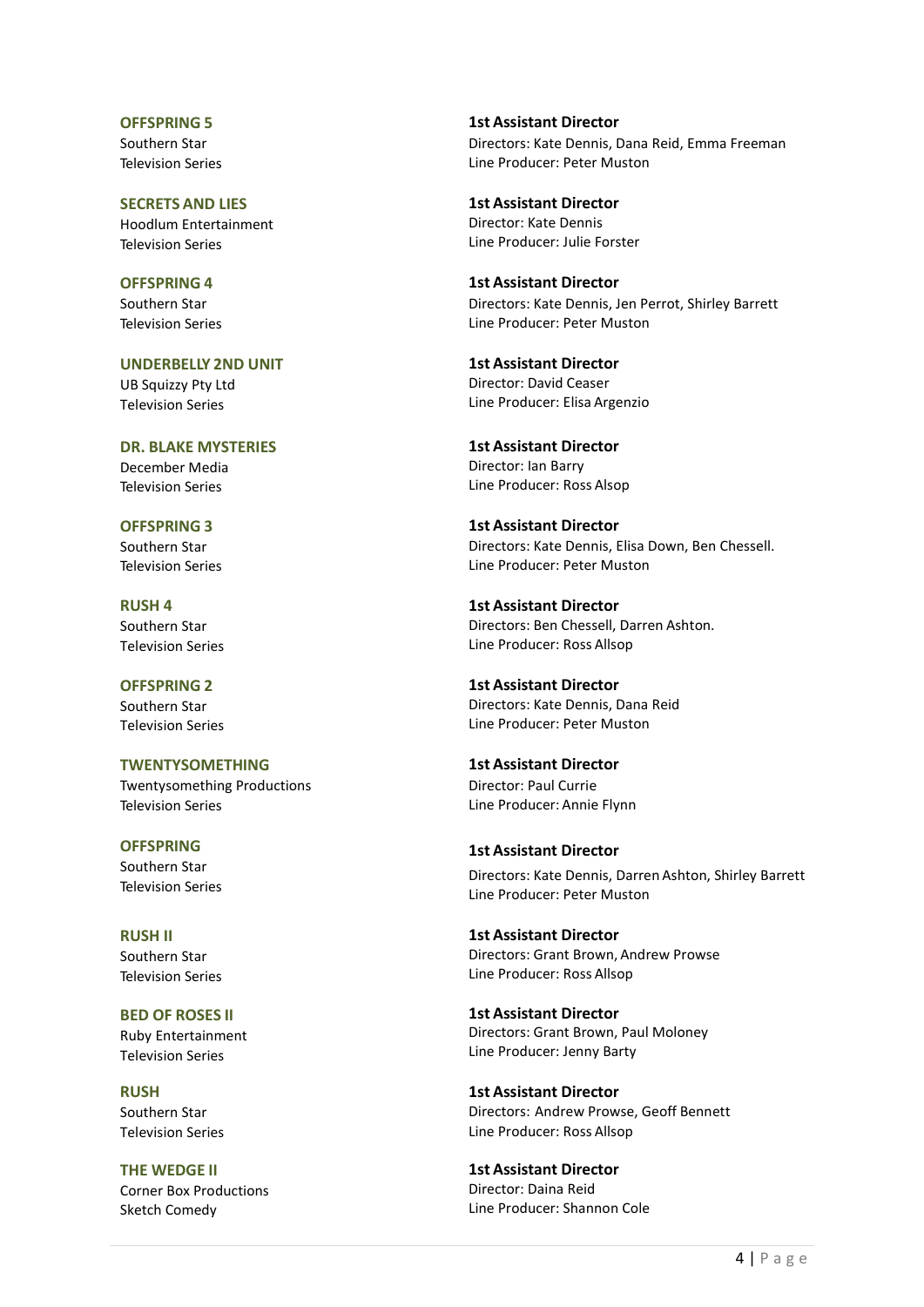#### SOMETHING IN THE AIR

ABC Television Television Series

MARSHALL LAW Seven Network Television Series

WE THE JURY DA Films Docudrama

THE WEDGE Corner Box Productions Sketch Comedy

MDA SERIES 3 ABC Television Television Series

NIGHTMARES AND DREAMSCAPES Coote Hayes Productions Television Series

LAST MAN STANDING Burbury Productions Television Series

HOLLIE'S HEROES West Side Productions Television Series

CRASH BURN Cox Knight Productions Television Series

BED OF ROSES Ruby Entertainment Television Series

**SKITHOUSE** Roving Enterprises Sketch Comedy

**PONDEROSA** Western Production Holdings U.S. Television Series

THE SECRET LIFE OF US West St Productions Television Series

SEA CHANGE III ABC Television Television Series

1stAssistant Director Directors: Grant Brown, Declan Eames Line Producer: Jenny Barty

1st Assistant Director Directors: Adrian Holmes, Declan Eames Line Producer: Laura May Alcock

1st Assistant Director Director: Fiona Cochrane Line Producer: Anna Molyneaux

2nd Assistant Director 1st Assistant Director: Paul Rogan Line Producer: Shannon Cole

2nd Assistant Director 1st Assistant Directors: Chris Odgers, Darrin Oakley Line Producer: Jenny Barty

AdditionalAD 1st Assistant Director: John Powditch Line Producer: Louisa Kors

AdditionalAD 1st Assistant Directors: John Hartley, Rod Beaumont Production Manager: Esther Rodewald

AdditionalAD 1st Assistant Director: John Powditch Production Manager: Suzie Wright

2nd Assistant Director 1st Assistant Directors: Rod Beaumont, Toni Raynes Production Manager: Amanda Crittenden

2nd Assistant Director 1st Assistant Director: Toni Raynes Line Producer: Jenny Barty

2nd Assistant Director 1st Assistant Director: Rod Beaumont Line Producer: Jodie Fish-Crawford

2nd Assistant Director 1st Assistant Directors: Bob Donaldson, John Clayburn (JC) Line Producer: Stewart Wright

2nd Assistant Director First Assistants: Chris Odgers, Chris Lynch Line Producer: Laura May Alcock

2nd Assistant Director 1st Assistant Director: Chris Odgers Line Producer: Marion Pearce